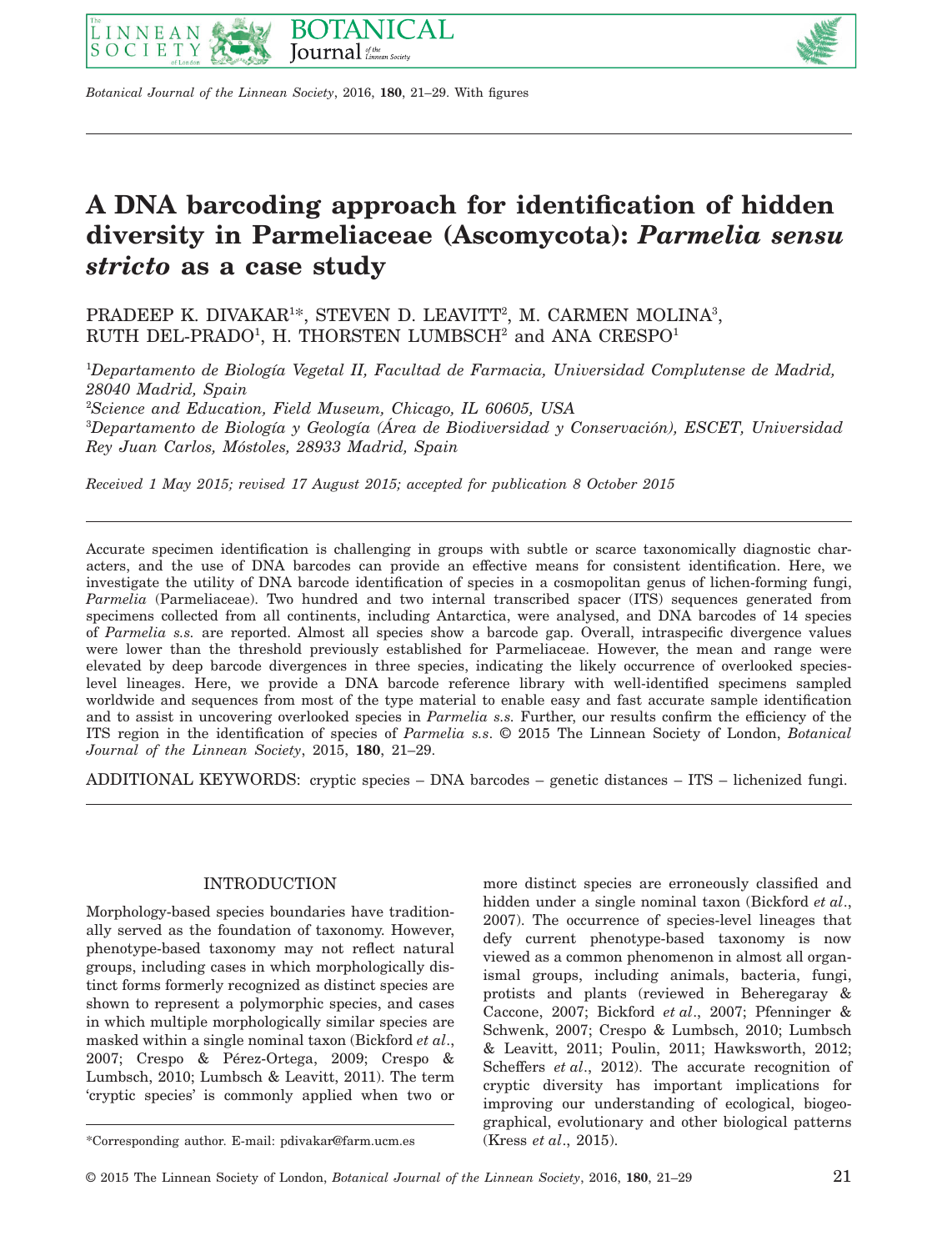In lichen-forming fungi, cryptic species-level lineages have already been detected in early molecular studies involving Parmeliaceae, in *Parmelia* Acharius (Crespo *et al*., 1999) and in *Letharia* (Motyka) Krog (Kroken & Taylor, 2001). Since these initial studies, many more cryptic species have been detected in all major lineages of lichen-forming fungi (reviewed by Crespo & Pérez-Ortega, 2009; Crespo & Lumbsch, 2010; Lumbsch & Leavitt, 2011; see also, for example, Leavitt *et al*., 2012, 2013a, b, 2014; Parnmen *et al*., 2012; Lücking *et al*., 2014). This trend in the discovery of cryptic species over the last decade is largely a result of molecular phylogenetic studies of taxa with putative cosmopolitan and/or widely disjunct distributions. In Parmeliaceae, nearly every nominal species with such a wide distribution pattern that has been critically investigated using molecular sequence data appears to comprise multiple species-level lineages; to date, *c*. 80 of these have been detected in Parmeliaceae (Crespo & Lumbsch, 2010). As a result of more extensive research activity and especially as a consequence of increased use of molecular data, the number of new species described in Parmeliaceae has increased in recent years.

Although Parmeliaceae appears to have relatively high cryptic species-level diversity, high levels of cryptic diversity are also found in a number of other families of lichen-forming Ascomycota, including Graphidaceae and Lobariaceae (Moncada, Reidy & Lücking, 2014; Sohrabi, Lücking & Lumbsch, 2014). Given the overall prevalence of morphologically cryptic species in lichen-forming fungi, the implementation of accurate and efficient methods for the recognition of this diversity is imperative to advancing our understanding of these fungi. Using *Parmelia* as a case study, we implement a DNA barcoding approach for rapid, accurate specimen identification (Hebert & Gregory, 2005) in this taxonomically challenging genus that is known to contain a number of cryptic species.

*Parmelia* belongs to the parmelioid crown of the family and includes 41 currently accepted species (Crespo & Lumbsch, 2010; Crespo, Divakar & Hawksworth, 2011; Thell *et al*., 2012). Species in this genus are distinguished from those in other genera by having a foliose thallus with simple to furcate and squarrose rhizines on the lower surface, non-pored epicortex, effigurate to elongate pseudocyphellae on the upper surface, isolichenan, cupulate exciple three-layered, thin to thick hyaline layer, thin intermediate layer and cortex-like basal layer, and cylindrical or bifusiform conidia. In this relatively small genus, seven cryptic species have been formally described based on various combinations of subtle morphological differences, distinct ecological and geographical distributions, and evidence from molecular sequence data. In *P. saxatilis* (L.) Ach*. s.l.*, Mediterranean populations were described as a separate species, *P. serrana* A.Crespo, M.C.Molina & D.Hawksw. by Molina *et al*. (2004), *P. ernstiae* Feuerer & A. Thell was described by Feuerer & Thell (2002), eastern North American populations were segregated as a distinct species, *P. mayi* Divakar, A.Crespo & M.C.Molina by Molina *et al*. (2011a) and a fourth species *P. imbricaria* ined. is going to be published in M. C. Molina *et al*. (unpubl. data). In *P. sulcata* Taylor, two species have been described: *P. barrenoae* Divakar, M.C.Molina & A.Crespo (Divakar *et al*., 2005) and *P. encryptata* A.Crespo, Divakar & M.C.Molina (Molina *et al*., 2011b). Another distinct species-level lineage, *P. sulymae* ined., was previously included in the North American morpho-species *P. hygrophila* Goward & Ahti (M. C. Molina *et al*., unpubl. data).

*Parmelia s.s.* is a widespread genus with centres of distribution in boreal-temperate Europe, North America and in eastern Asia (Hale, 1987; Crespo & Lumbsch, 2010). The Australasian species have recently been accommodated in a new genus: *Notoparmelia* A.Crespo, Ferencova & Divakar (Ferencova *et al*., 2014). Despite the segregation of several cryptic species from *P. saxatilis* and *P. sulcata*, these taxa remain the most widely distributed species in this genus in cold-temperate areas of both hemispheres, the former also being known to occur in Antarctica (Molina *et al*., 2011a, b). Contrasting patterns of broad geographical and ecological distributions in some *Parmelia* spp. and geographically restricted distributions in other congeners further confound accurate sample identification in this group (Crespo & Lumbsch, 2010; Crespo *et al*., 2011; Thell *et al*., 2012).

Despite progress in accurate species circumscriptions in *Parmelia*, morphology-based specimen identification remains challenging because of the difficulties in discerning subtle diagnostic morphological characteristics. Therefore, this genus provides a valuable model system to test the potential of DNA barcoding for the estimation of the level of biodiversity and accurate sample identification. Here, we aim to provide a DNA barcoding tool for rapid, accurate sample identification and detection of cryptic diversity in *Parmelia*. To address this issue, we selected the internal transcribed spacer (ITS) region of nuclear ribosomal DNA, as this locus has been accepted as a universal DNA barcode marker for fungi (Schoch *et al*., 2012), and sampled 202 specimens of *Parmelia s.s.* worldwide for several of the included taxa, representing 13 formally described species and a single undescribed species-level lineage in this genus.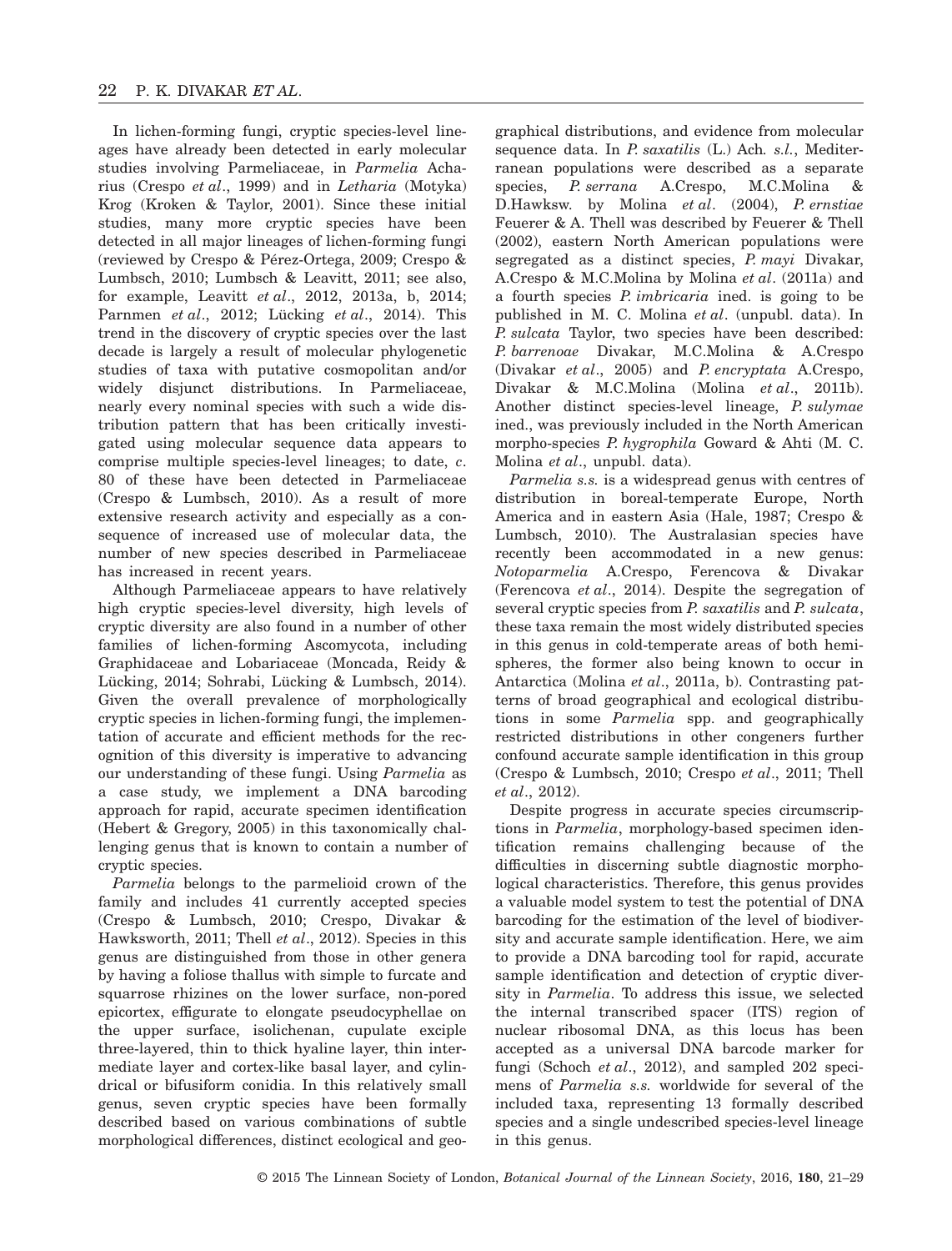# MATERIAL AND METHODS

## TAXON SAMPLING

For this study, we sampled 202 specimens representing 14 distinct clades of *Parmelia s.s.* (see Supporting information, Table S1). Thirteen of the 14 clades represent previously described species: *P. barrenoae* (15 specimens); *P. encryptata* (six); *P. ernstiae* (17); *P. fertilis* Müll. Arg. (three); *P. fraudans* (Nyl.) Nyl. (three); *P. imbricaria* ined. (three); *P. mayi* (five); *P. omphalodes* (L.) Ach. (five); *P. saxatilis* (52); *P. serrana* (29); *P. submontana* Hale (six), *P. sulcata* (50); and *P. sulymae* ined. (three). The final clade comprised five specimens in the nominal taxon *P. fertilis* ('*fertilis* B') which were recovered in a distinct, non-sister clade to other representatives of *P. fertilis s.s.* ('*fertilis* A'). Specimen identifications were generally based on diagnostic morphological and chemical characters, although final determinations for a number of morphologically ambiguous specimens were confirmed using phylogenetic reconstructions of ITS sequence data. Samples were gathered worldwide from Antarctica, Asia, Europe, North America, North Africa and South America. *Notoparmelia signifera* (Nyl.) A.Crespo, Ferencova & Divakar and *N. subtestacea* (Hale) A.Crespo, Ferencova & Divakar were used as outgroups based on exploratory analyses.

## DNA EXTRACTION, POLYMERASE CHAIN REACTION (PCR) AMPLIFICATION AND SEQUENCING

For all new material collected for this study, we extracted total genomic DNA from a small portion of the thallus. To reduce the potential for contamination, samples were carefully prepared and visible symptoms of non-target fungal growth were removed. Small pieces  $(c. 2mm^2)$  were carefully separated, soaked in acetone for 2 h to remove potential secondary metabolites and dried overnight. Samples were ground with sterile pestles into liquid nitrogen and later into lysis buffer at 65 °C, incubated initially at 65 °C for 2 h, and then kept at room temperature overnight. DNA was extracted using a DNeasy Plant Mini Kit (Qiagen, Valencia, CA, USA) according to the manufacturer's instructions with slight modifications (Crespo, Blanco & Hawksworth, 2001). PCR amplifications of ITS were performed using fungal-specific primers ITS1F (White *et al*., 1990) and ITS4A (Larena *et al*., 1999). Genomic DNA (1–10 ng) was used for amplifications of the ITS region. The 25-μL PCRs contained  $1 \times$  buffer (containing 10 mM Tris, pH 9.0, 2.5 mM MgCl2, 50 mM KCl, 0.1% Triton X-100), 0.2 mM each deoxynucleoside triphosphate (dNTP), 0.5 μM each primer, 1.25 units Taq DNA polymerase (Applied Biosystems, Foster City, CA, USA) and 1–10 ng genomic DNA extract. PCR amplifications were carried out in a Techne R TC-3000 thermal cycler, with the following conditions: one initial heating step of 5 min at 94 °C, followed by 30 cycles of 1 min at 94 °C, 1 min at 54 °C and 1.5 min at 72 °C. A final extension step of 5 min at 72 °C was added, after which the samples were kept at 4 °C. Amplification products were viewed on a 1% agarose gel stained with SYBR Safe DNA (Life Technologies Corporation, Grand Island, NY, USA) and purification was performed by adding 2 μL ExoSAP-IT™ (Exonuclease 1-shrimp alkaline phosphatase) to 10 μL of the PCR products, followed by a heat treatment of 15 min at 37 °C and 15 min at 80 °C. Both complementary strands were sequenced using the ABI Prism Dye Terminator Cycle Sequencing Ready Reaction Kit (Applied Biosystems) with the same primers as used in the amplification step and with the following settings: initial denaturation at 94 °C for 3 min; 25 cycles at 96 °C for 10 s, 50 °C for 5 s and 60 °C for 4 min. Sequencing reactions were electrophoresed on a 3730 DNA analyser (Applied Biosystems) at the Unidad de Genómica (Parque Científico de Madrid, Madrid, Spain).

# SEQUENCE ASSEMBLY AND MULTIPLE SEQUENCE ALIGNMENTS

Contigs were assembled and edited using the program SeqMan v.7 (Lasergene R, DNASTAR, Madison, WI, USA). Sequence identity was assessed using the mega-BLAST search function in GenBank (Sayers *et al*., 2011). Sequences were aligned using the program MAFFT v7, implementing the G-INS-I alignment algorithm, '200PAM/K =  $2'$  scoring matrix and with an offset value of 0.0, with the remaining parameters set to default values. Exploratory analyses revealed that multiple sequence alignments of our ITS sequences were consistent across a broad range of parameter settings. For comparisons of intraspecific genetic distances within each of the 14 species-level clades sampled for this study, intraspecific sequences were aligned using the G-INS-I alignment algorithm,  $'1PAM/K = 2'$  scoring matrix and an offset value of 0.2, with the remaining parameters set to default values for all species-specific alignments.

# PHYLOGENETIC ANALYSIS AND GENETIC DISTANCE ESTIMATES

We used the program RAxML v8.1.1 (Stamatakis, 2006; Stamatakis, Hoover & Rougemont, 2008) to reconstruct a maximum likelihood (ML) topology from the ITS alignment of all sampled *Parmelia* specimens. The optimal ML topology was inferred using 200 separate ML searches under the 'GTRCAT' model; bootstrap support (BS) for each node was assessed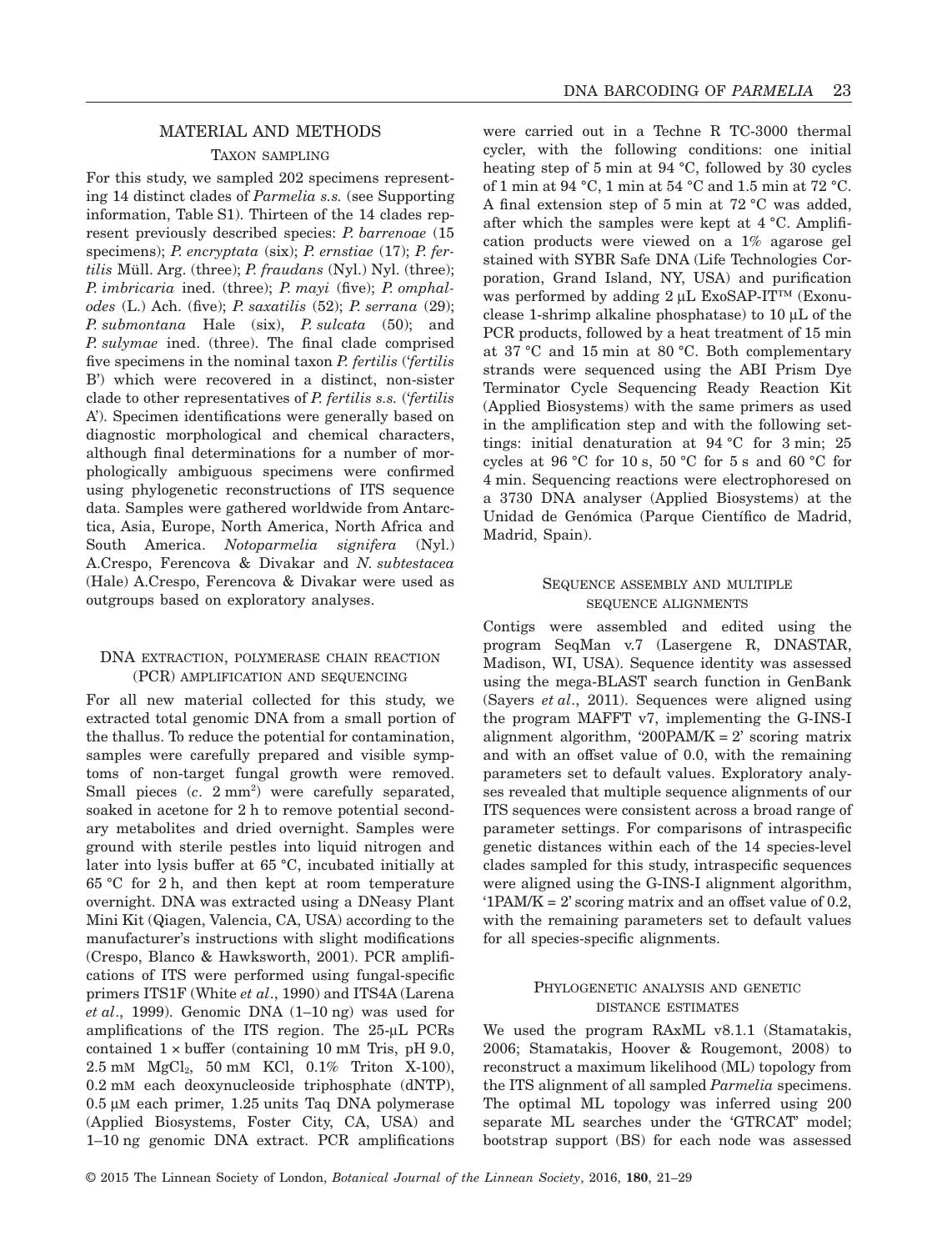using 1000 pseudoreplicates. The ML tree was rooted using mid-point rooting. Species were scored as successfully discriminated if sequences formed a species-specific clade with BS ≥ 70% (Kelly *et al*., 2011).

We calculated uncorrected pairwise distances to characterize both intra- and interspecific variation within and among sampled *Parmelia* spp. Intraspecific genetic distances of the sampled taxa were compared with a proposed threshold between intra- and interspecific distances close to 0.015–0.017 substitutions per site in Parmeliaceae (Del-Prado *et al*., 2010). Uncorrected genetic distances based on pairwise comparisons were estimated using the program PAUP\* v4.0a.146 (Swofford, 2002). Pairwise distances between different haplotypes were reported as the number of nucleotide substitutions per site.

#### **RESULTS**

The ITS data matrix representing *Parmelia s.s.* consisted of 202 sequences and 458 aligned nucleotide position characters (see Tables S1, 1; TreeBase ID: 18060). All new sequences generated for this study have been deposited in GenBank under accession numbers KT892942–KT892945.

# PHYLOGENETIC ANALYSIS AND SPECIES DISCRIMINATION

All species of *Parmelia s.s.* were recovered as monophyletic clades with strong BS  $(BS \geq 82\%)$  in the ITS gene tree, with the exception of *P. ernstiae* which was recovered with BS < 50% (Fig. 1; see Supporting information, Fig. S1). Two well-supported clades were recovered in *P. fertilis s.l.* (Fig. 1; Table 1). These two clades were treated as *P.* '*fertilis* A' and *P.* '*fertilis* B' in subsequent comparisons of genetic distances.

## GENETIC DISTANCES

Samples sizes for each species/clade, number of haplotypes, alignment lengths and mean and range of genetic distances are summarized in Table 1. The distribution of intraspecific pairwise distances for each species is shown in Figure 2A. A barcode gap was not detected between intra- and interspecific distances (Fig. 2B). The vast majority of intraspecific pairwise comparisons of genetic distances for all *Parmelia* spp. or clades fell below the estimated 0.015– 0.017 substitutions per site intra–interspecific threshold (Fig. 2B), although the overall range of genetic distances exceeded this threshold in *P.* '*fertilis* B', *P. omphalodes* and *P. serrana* (excluding outliers; Table 1; Fig. 2B).

## DISCUSSION

Molecular sample identification can provide an effective approach for consistent, accurate specimen identifications in taxonomically challenging groups (Kelly *et al*., 2011). Here, we provide support for the effective implementation of DNA barcode identification of samples from the lichen-forming fungal genus *Parme-*

**Table 1.** Mean genetic distance values (given as number of nucleotide substitutions per site) and range of intraspecific distances for the sampled species of *Parmelia s.s.* Numbers in parentheses indicate the number of sampled individuals/ number of unique haplotypes, and values following the mean genetic distance represent standard deviations

| <b>Species</b>             | $\overline{N}$ | Alignment length (bp) | Mean                | Range             |
|----------------------------|----------------|-----------------------|---------------------|-------------------|
| P. barrenoae               | 15             | 457(4/2)              | $0.0019 \pm 0.0018$ | $0.0 - 0.0070$    |
| P. encryptata              | 6              | 458(2/1)              | $0.0019 \pm 0.0018$ | $0.0 - 0.0045$    |
| P. ernstiae                | 17             | 458(11/2)             | $0.033 \pm 0.0044$  | $0.0 - 0.01825$   |
| P. fertilis s.l.           | 8              | 458 (21/9)            | $0.0172 \pm 0.0107$ | $0.0 - 0.0349$    |
| P. fertilis A              | 3              | 458                   | $0.0 \pm 0.0$       | $0.0 - 0.0$       |
| P. fertilis B              | 5              | 458(11/0)             | $0.0 \pm 0.0177$    | 0.0059-0.0094     |
| P. fraudans                | 3              | 458                   | $0.0051 \pm 0.0013$ | 0.0044-0.0066     |
| <i>P. imbricaria</i> ined. | 3              | 458                   | $0.0015 \pm 0.0013$ | $0.0 - 0.0022$    |
| P. mayi                    | 5              | 458(0/0)              | $0.0 \pm 0.0$       | $0.0 - 0.0$       |
| P. omphalodes              | 5              | 458(8/3)              | $0.0085 \pm 0.0048$ | $0.0022 - 0.0181$ |
| P. saxatilis               | 52             | 458 (22/8)            | $0.0031 \pm 0.0041$ | $0.0 - 0.0203$    |
| P. serrana                 | 29             | 457 (16/7)            | $0.0063 \pm 0.0050$ | $0.0 - 0.0229$    |
| P. submontana              | 6              | 458(4/0)              | $0.0029 \pm 0.0043$ | $0.0 - 0.0089$    |
| P. sulcata                 | 50             | 458 (9/8)             | $0.0034 \pm 0.0036$ | $0.0 - 0.0205$    |
| P. sulymae ined.           | 3              | 458                   | $0.0 \pm 0.0$       | $0.0 - 0.0$       |
| Interspecific              | 202            | 458 (135/104)         | $0.0642 \pm 0.0329$ | $0.0044 - 0.1158$ |

*N*, number of specimens.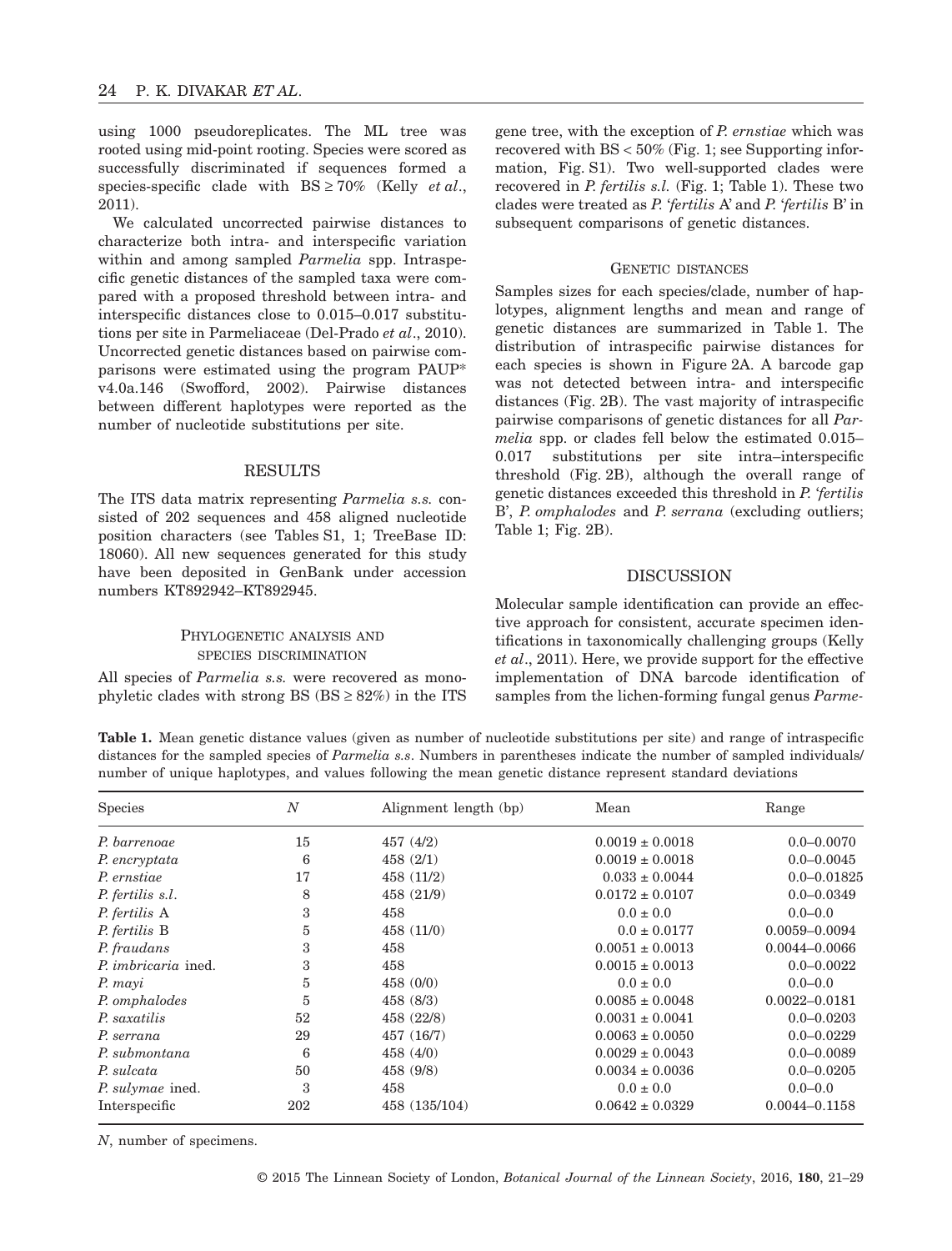

0.04 substitutions/site

**Figure 1.** Diagram of the maximum likelihood internal transcribed spacer (ITS) tree obtained from 202 *Parmelia* samples. The complete tree is presented in Figure S1. Values at each node indicate non-parametric bootstrap support. Only support values of  $\geq 70\%$  are indicated.

*lia* representing species collected across broad geographical ranges, including Antarctica. Our results show that the ITS marker can differentiate 13 of the 14 taxa analysed in this study. We detected only one case, *P. ernstiae*, of barcode gap overlap in the 202 samples representing the 14 species analysed in our study. However, the distinction of this taxon as a separate lineage from *P. saxatilis* has been questioned in previous studies (Molina *et al*., 2004; Del-Prado *et al*., 2010), and additional studies are needed to clarify the taxonomic status of *P. ernstiae*. Overall, a molecular barcode identification approach for sample identification in cryptic species in *Parmelia* will aid in increasing our understanding of diversity, biogeography and landscape-level gene flow in this cosmopolitan genus.

© 2015 The Linnean Society of London, *Botanical Journal of the Linnean Society*, 2016, **180**, 21–29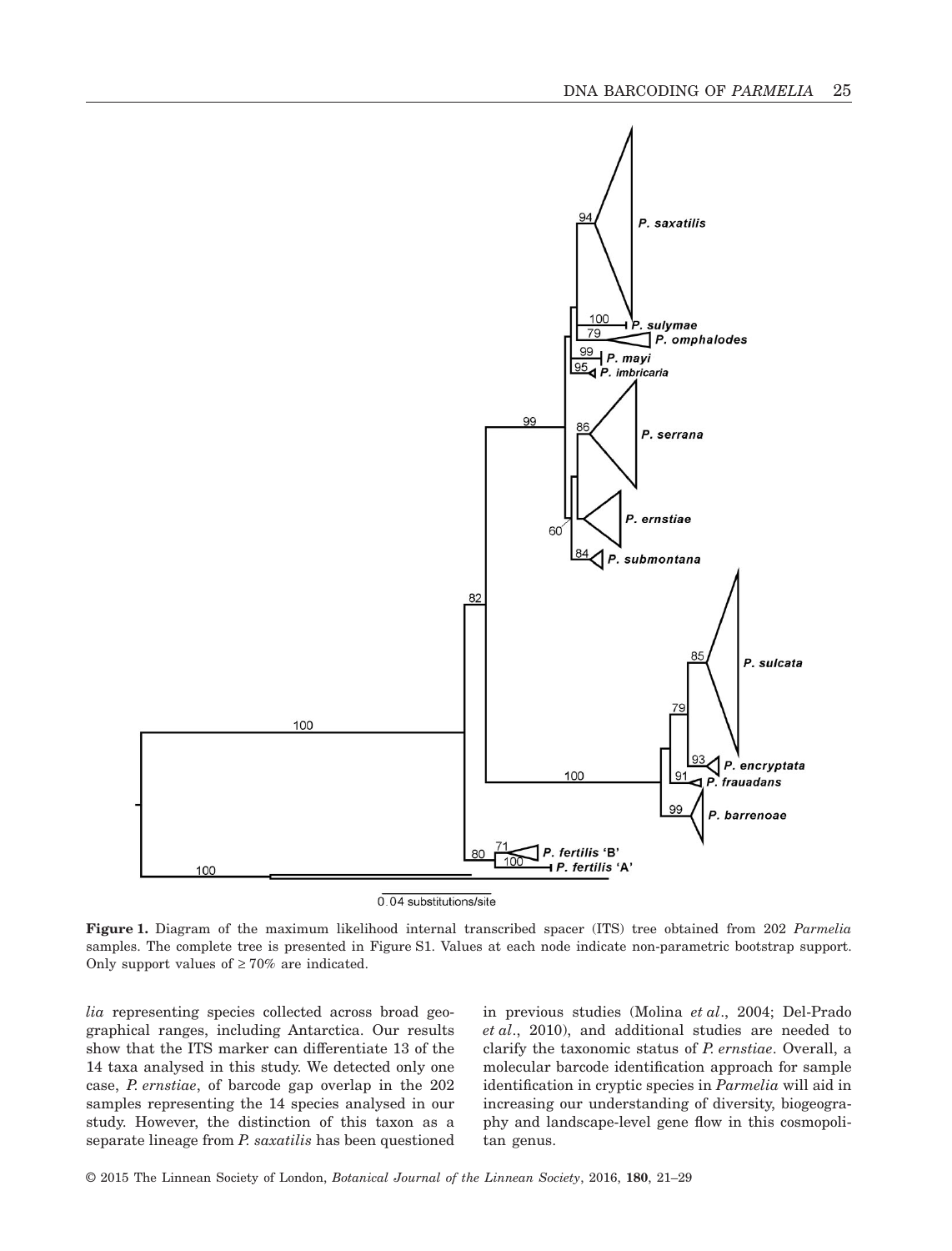

**Figure 2.** Intra- and interspecific pairwise genetic distances: (A) histogram and (B) box plot comparisons of genetic distances. BAR, *Parmelia barrenoae*; ENC, *P. encryptata*; ERN, *P. ernstiae*; FER, *P. fertilis* A; FER, *P. fertilis* B; FRA, *P. fraudans*; IMB, *P. imbricaria* ined.; MAY, *P. mayi*; OMP, *P. omphalodes*; SAX, *P. saxatilis*; SER, *P. serrana*; SUB, *P. submontana*; SUL, *P. sulcata*; SU, *P. sulymae* ined.; s/s, substitutions per site.

The inclusion of *P. saxatilis* populations from distant geographical regions, such as Antarctica, Asia, Europe and North America, and *P. sulcata* populations from Asia, Europe and North America did not reveal phylogeographical substructure or a significant increase in intraspecific genetic distances using ITS sequence data. This lack of substantial regional variation in ITS barcode sequences may suggest that an effective identification system can be constructed for mycobiota of *Parmelia s.s*. without extensive geographical surveys of each species. The ITS marker has been shown to discriminate a wide range of fungal species successfully (see Schoch *et al*., 2012). Our results support the potential of ITS to develop effective DNA barcodes of

this group of lichenized fungi, in accordance with the previous DNA barcoding studies in lichen-forming fungi (see, for example, Del-Prado *et al*., 2010; Kelly *et al*., 2011; Leavitt *et al*., 2013a, 2014). However, limitations in molecular sample identification using ITS have been reported for a few genera of lichenforming fungi, including *Cladonia* P.Browne and *Physcia* (Schreb.) Michx. (Myllys, Lohtander & Tehler, 2001; Pino-Bodas *et al*., 2013).

Although most species studied here revealed relatively low intraspecific divergence compared with values proposed previously for Parmeliaceae (0.015– 0.017 substitutions per site; Del-Prado *et al*., 2010), three taxa exceeded this intraspecific threshold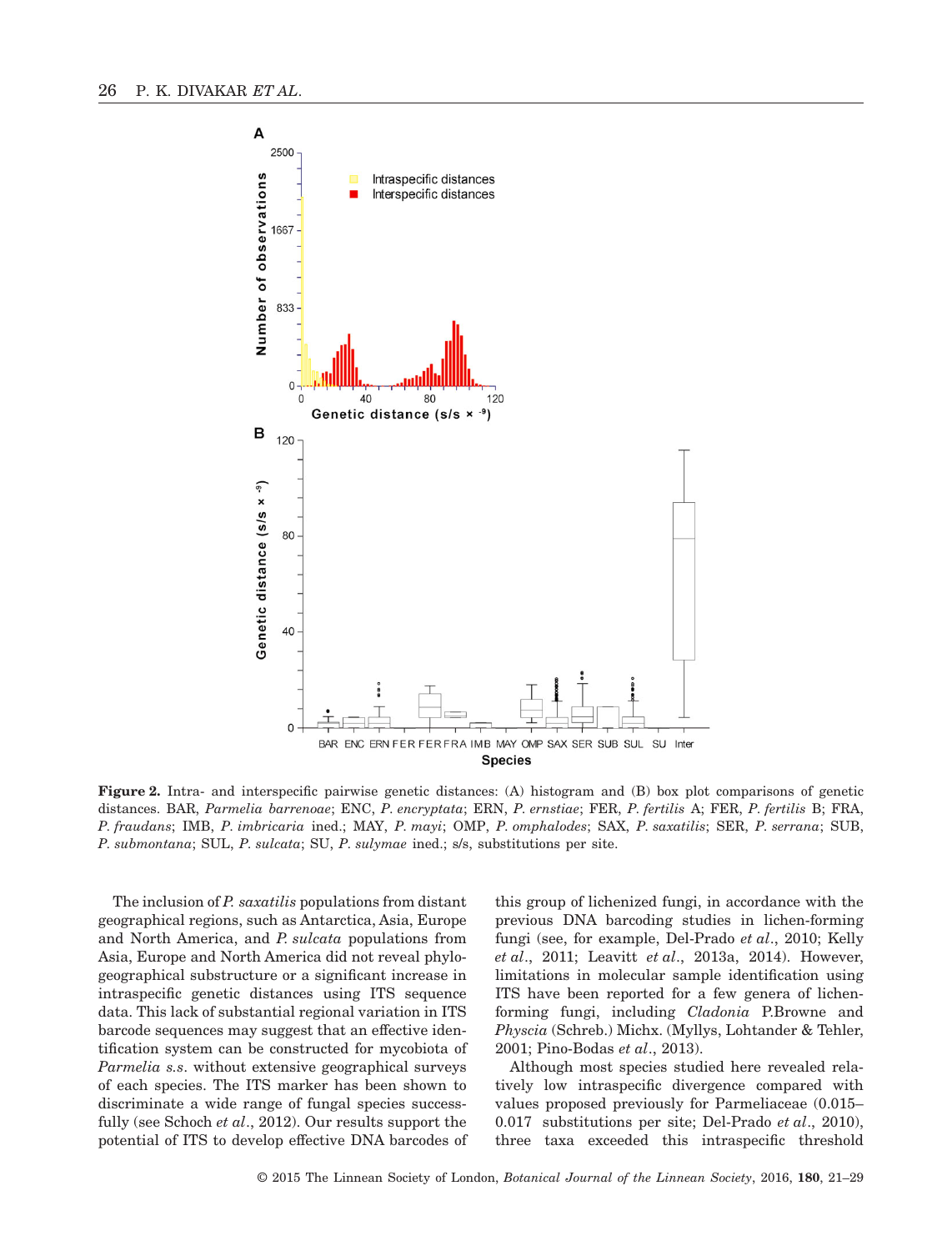(Table 1; Fig. 2B). We note that individuals of *P. fertilis* were separated into two groups, named here *P.* '*fertilis* A' and *P.* '*fertilis* B' (Figs 1, S1). Samples in the *P.* '*fertilis* B' clade are morphologically more similar to *P. omphalodes* than to the sister group *P.* '*fertilis* A'. Furthermore, individuals of the *P.* '*fertilis* B' clade are distributed in South-East Asia and north-western North America and the *P.* '*fertilis* A' clade includes samples from Japan, the type locality, whereas *P. omphalodes* occurs exclusively in Europe. Both the DNA divergence and different geographical distributions suggest that the two clades represent distinct species. However, in-depth taxonomic studies, including additional material from these clades, are critical to ascertain their species-level status. Other cases of deep barcode divergence included *P. serrana* and *P. omphalodes* (Table 1), indicating the existence of additional overlooked species. The inclusion of closely related taxa, such as *P. discordans*, is needed to ascertain the species-level status of European populations from the *P. omphalodes* clade, and this may alter the inferences from this study. In contrast, our data suggest that *P. ernstiae* may be conspecific with *P. saxatilis* (Fig. S1). *Parmelia ernstiae* was segregated from *P. saxatilis* based on limited morphological features, including a more pruinose upper surface and isidia often developing into flat laciniae, in addition to differences in ITS sequence (Feuerer & Thell, 2002). Some previous studies have also questioned the distinction of this taxon as a separate lineage (Molina *et al*., 2004; Del-Prado *et al*., 2010) and, ultimately, additional studies will be needed to clarify the taxonomic status of *P. ernstiae*.

Our study supports the validity of most species of *Parmelia s.s.* recognized in previous systematic studies, although we recovered evidence of deeply divergent lineages, indicating the presence of additional previously unrecognized lineages, in three of the 14 sampled species. The incidence of cryptic species encountered in the present study is congruent with the common phenomenon reported in Parmeliaceae and in lichenized fungi in general (reviewed in Crespo & Lumbsch, 2010; Lumbsch & Leavitt, 2011; see also Leavitt *et al*., 2014).

The DNA barcode reference library from this study, including sequences of well-identified samples and type material of most of the species studied here, could be an asset for easy, rapid and accurate sample identification of species of *Parmelia s.s*. used in biomonitoring and bio-prospecting research. A number of species of *Parmelia s.s.* are frequently used in biomonitoring and climate change studies (Bennett, 2002; Blasco *et al*., 2011; Almeida *et al*., 2012). In addition, secondary metabolites found in *Parmelia* spp. have been shown to have high antimicrobial, antioxidant, cytotoxic and anti-tumour activities (reviewed in Gómez-Serranillos *et al*., 2014). Molecular identification of *Parmelia* spp. used in these types of applications may lead to a more precise interpretation of results in bio-monitoring and bio-prospecting research.

In summary, in this study, we have provided DNA barcodes for 14 clades in *Parmelia s.s.*, comprising 202 specimens collected from all continents, including Antarctica. Our results confirm the effectiveness of the ITS marker for the molecular identification of worldwide mycobiota of *Parmelia s.s*. Our study also provides evidence of additional previously unrecognized species-level diversity in *Parmelia* based on deep barcode divergences, setting the stage for their detailed taxonomic investigation. It is likely that the key findings of this comprehensive investigation will apply to most other taxonomic groups of lichenforming fungi. We conclude that DNA barcoding can both enable the automated identification of known species and aid in the detection of unrecognized species in this group of lichenized fungi. Further, our study indicates the need for a comprehensive barcode library for massive improvement in our knowledge of the biodiversity of lichen-forming fungi.

## ACKNOWLEDGEMENTS

We thank anonymous reviewers for valuable comments and suggestions. This work was supported by the Spanish Ministerio de Ciencia e Innovación (CGL2010-21646/BOS, CGL2013-42498-P), the Universidad Complutense-Banco Santander (GR3/14) and the National Science Foundation ('Hidden diversity in parmelioid lichens', DEB-0949147). Sequencing was performed in the Centro de Genómica y Proteómica del Parque Científico de Madrid, where Maria Isabel García Saez is especially thanked.

### REFERENCES

- **Almeida SM, Lage J, Freitas MDC, Pedro IS, Ribeiro T, Silva AV, Canha N, Almeida-Silva M, Sitot T, Dionisio I, Garcia S, Domingues G, Faria JP, Fernández BG, Ciaparra D, Wolterbeek HT. 2012.** Integration of biomonitoring and instrumental techniques to assess the air quality in an industrial area located on the coast of central Asturias, Spain. *Journal of Toxicology and Environmental Health* **75:** 1392–1403.
- **Beheregaray LB, Caccone A. 2007.** Cryptic biodiversity in a changing world. *Journal of Biology* **6:** e9.
- **Bennett JP. 2002.** Algal layer ratios as indicators of air pollutant effects in *Parmelia sulcata*. *The Bryologist* **105:** 104–110.
- **Bickford D, Lohman DJ, Sodhi NS, Ng PKL, Meier R, Winker K, Ingram KK, Das I. 2007.** Cryptic species as a window on diversity and conservation. *Trends in Ecology and Evolution* **22:** 148–155.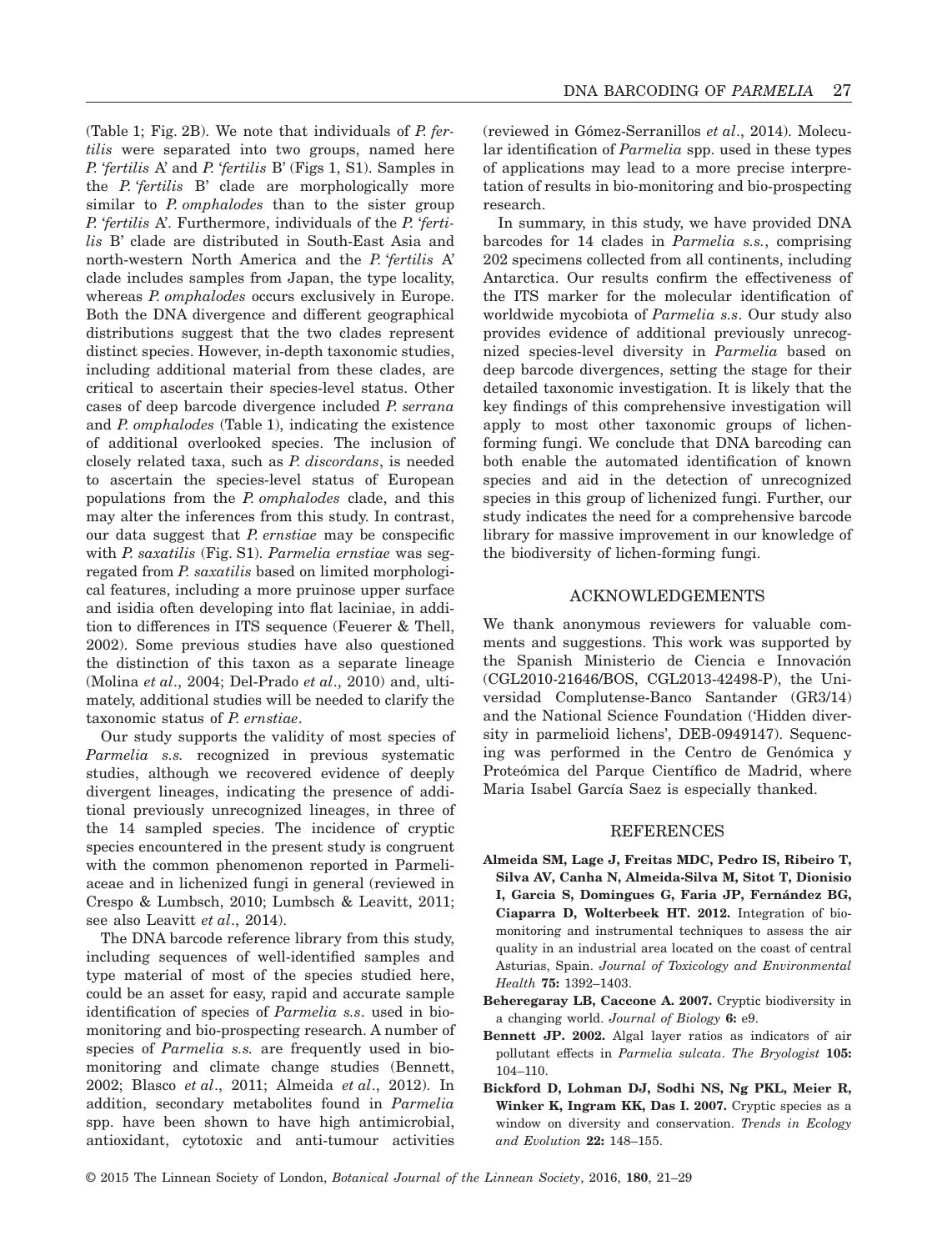- **Blasco MC, Domeño P, López C, Nerín C. 2011.** Behaviour of different lichen species as biomonitors of air pollution by PAHs in natural ecosystems. *Journal of Environmental Monitoring* **13:** 2588–2596.
- **Crespo A, Blanco O, Hawksworth DL. 2001.** The potential of mitochondrial DNA for establishing phylogeny and stabilising generic concepts in the parmelioid lichens. *Taxon* **50:** 807–819.
- **Crespo A, Bridge PD, Hawksworth DL, Grube M, Cubero OF. 1999.** Comparison of rRNA genotype frequencies of *Parmelia sulcata* from long established and recolonizing sites following sulphur dioxide amelioration. *Plant Systematics and Evolution* **217:** 177–183.
- **Crespo A, Divakar PK, Hawksworth DL. 2011.** Generic concepts in parmelioid lichens, and the phylogenetic value of characters used in their circumscription. *Lichenologist (London, England)* **43:** 511–535.
- **Crespo A, Lumbsch HT. 2010.** Cryptic species in lichenforming fungi. *IMA Fungus* **1:** 167–170.
- **Crespo A, Pérez-Ortega S. 2009.** Cryptic species and species pairs in lichens: a discussion on the relationship between molecular phylogenies and morphological characters. *Anales del Jardin Botánico de Madrid* **66:** 71–81.
- **Del-Prado R, Cubas P, Lumbsch HT, Divakar PK, Blanco O, de Paz GA, Molina MC, Crespo A. 2010.** Genetic distances within and among species in monophyletic lineages of Parmeliaceae (Ascomycota) as a tool for taxon delimitation. *Molecular Phylogenetics and Evolution* **56:** 125–133.
- **Divakar PK, Molina MC, Lumbsch HT, Crespo A. 2005.** *Parmelia barrenoae*, a new lichen species related to *Parmelia sulcata* (Parmeliaceae) based on molecular and morphological data. *Lichenologist (London, England)* **37:** 37–46.
- **Ferencova Z, Cubas P, Divakar PK, Molina MC, Crespo A. 2014.** *Notoparmelia*, a new genus of Parmeliaceae (Ascomycota) based on overlooked reproductive anatomical features, phylogeny and distribution pattern. *Lichenologist (London, England)* **46:** 51–67.
- **Feuerer T, Thell A. 2002.** *Parmelia ernstiae –* a new macrolichen from Germany. *Mitteilungen aus dem Institut für Allgemeine Botanik in Hamburg* **30–32:** 49–60.
- **Gómez-Serranillos MP, Fernández-Moriano C, González-Burgos E, Divakar PK, Crespo A. 2014.** Parmeliaceae family: phytochemistry, pharmacological potential and phylogenetic features. *RSC Advances* **4:** 59017–59047.
- **Hale ME. 1987.** A monograph of the lichen genus *Parmelia* Acharius *sensu stricto* (Ascomycotina: Parmeliaceae). *Smithsonian Contributions to Botany* **66:** 1–55.
- **Hawksworth DL. 2012.** Global species numbers of fungi: are tropical studies and molecular approaches contributing to a more robust estimate? *Biodiversity and Conservation* **21:** 2425–2433.
- **Hebert PDN, Gregory TR. 2005.** The promise of DNA barcoding for taxonomy. *Systematic Biology* **54:** 852–859.
- **Kelly LJ, Hollingsworth PM, Coppins BJ, Ellis CJ, Harrold P, Tosh J, Yahr R. 2011.** DNA barcoding of

lichenized fungi demonstrates high identification success in a floristic context. *New Phytologist* **191:** 288–300.

- **Kress WJ, Garcıa-Robledo C, Uriarte M, Erickson DL. 2015.** DNA barcodes for ecology, evolution, and conservation. *Trends in Ecology and Evolution* **30:** 25–35.
- **Kroken S, Taylor JW. 2001.** A gene genealogical approach to recognize phylogenetic species boundaries in the lichenized fungus *Letharia*. *Mycologia* **93:** 38–53.
- **Larena I, Salazar O, Gonzalez V, Julian MC, Rubio V. 1999.** Design of a primer for ribosomal DNA internal transcribed spacer with enhanced specificity for ascomycetes. *Journal of Biotechnology* **75:** 187–194.
- **Leavitt SD, Esslinger TL, Divakar PK, Lumbsch HT. 2012.** Miocene divergence, phenotypically cryptic lineages, and contrasting distribution patterns in common lichenforming fungi (Ascomycota: Parmeliaceae). *Biological Journal of the Linnean Society* **107:** 920–937.
- **Leavitt SD, Esslinger TL, Hansen ES, Divakar PK, Crespo A, Loomis BF, Lumbsch HT. 2014.** DNA barcoding of brown *Parmeliae* (Parmeliaceae) species: a molecular approach for accurate specimen identification, emphasizing species in Greenland. *Organisms Diversity and Evolution* **14:** 11–20.
- **Leavitt SD, Esslinger TL, Spribille T, Divakar PK, Lumbsch HT. 2013b.** Multilocus phylogeny of the lichenforming fungal genus *Melanohalea* (Parmeliaceae, Ascomycota): insights on diversity, distributions, and a comparison of species tree and concatenated topologies. *Molecular Phylogenetics and Evolution* **66:** 138–152.
- **Leavitt SD, Fernández-Mendoza F, Pérez-Ortega S, Sohrabi M, Divakar PK, Lumbsch HT, Clair LL. 2013a.** DNA barcode identification of lichen-forming fungal species in the *Rhizoplaca melanophthalma* species-complex (Lecanorales, Lecanoraceae), including five new species. *MycoKeys* **7:** 1–22.
- **Lumbsch HT, Leavitt SD. 2011.** Goodbye morphology? A paradigm shift in the delimitation of species in lichenized fungi. *Fungal Diversity* **50:** 59–72.
- **Lücking R, Dal-Forno M, Sikaroodi M, Gillevet PM, Bungartz F, Moncada B, Yánez-Ayabaca A, Chaves JL, Coca LF, Lawrey JD. 2014.** A single macrolichen constitutes hundreds of unrecognized species. *Proceedings of the National Academy of Sciences* **111:** 11 091–11 096.
- **Molina MC, Crespo A, Blanco O, Lumbsch HT, Hawksworth DL. 2004.** Phylogenetic relationships and species concepts in *Parmelia s. str.* (Parmeliaceae) inferred from nuclear ITS rDNA and β-tubulin sequences. *Lichenologist (London, England)* **36:** 37–54.
- **Molina MC, Del-Prado R, Divakar PK, Sánchez-Mata D, Crespo A. 2011a.** Another example of cryptic diversity in lichen-forming fungi: the new species *Parmelia mayi* (Ascomycota: Parmeliaceae). *Organisms Diversity and Evolution* **11:** 331–342.
- **Molina MC, Divakar PK, Millanes AM, Sanchez E, Del-Prado R, Hawksworth DL, Crespo A. 2011b.** *Parmelia sulcata* (Ascomycota: Parmeliaceae), a sympatric monophyletic species complex. *Lichenologist (London, England)* **43:** 585–601.